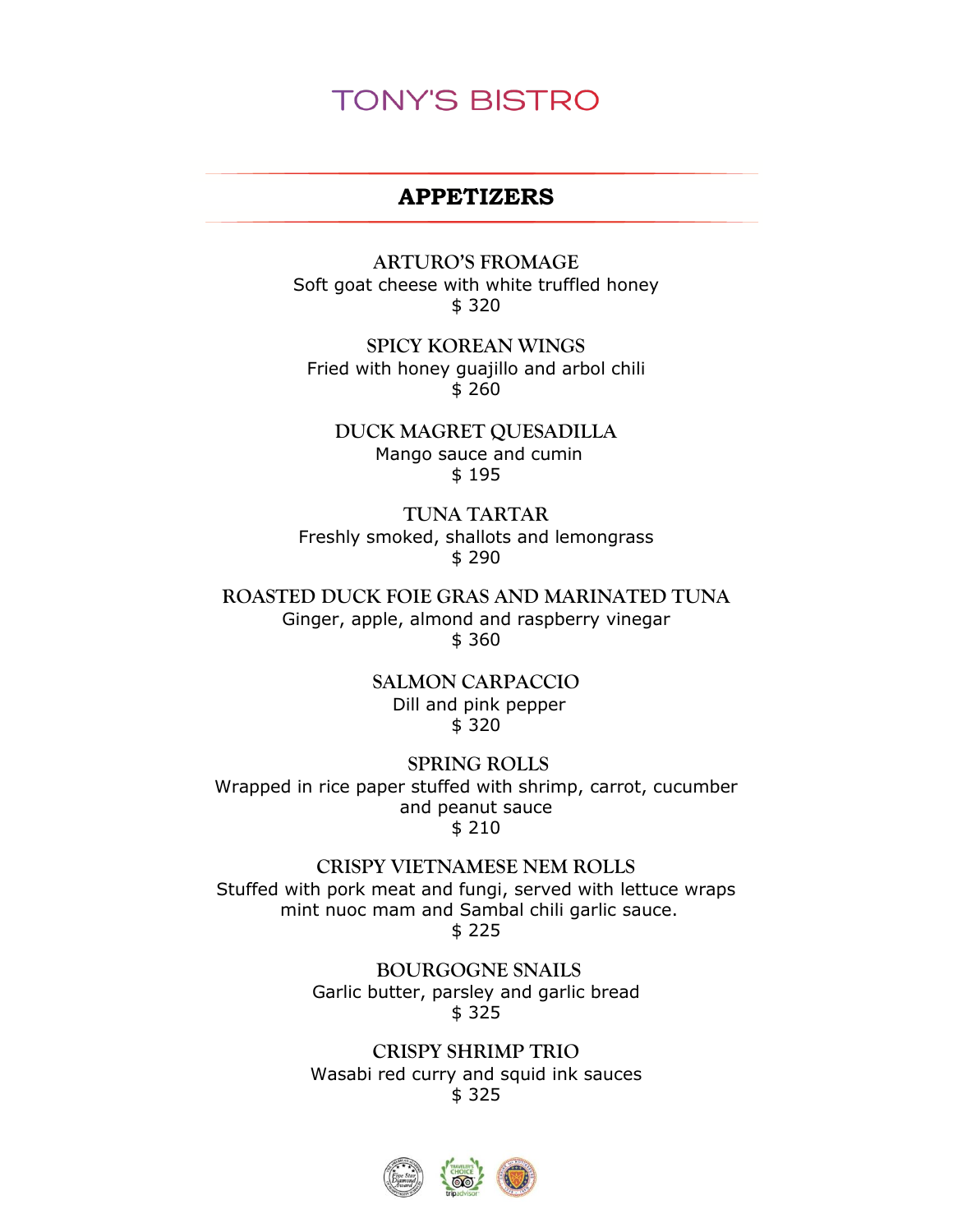### **SALADS**

#### **VILLA DEMOS**

Warm baby spinach salad with caramelized onions beacon and pine nuts \$ 275

> **CAPRESE** Mozzarella cheese and tomatoes, Italian basil \$ 225

**ICEBERG** Romaine lettuce, blue cheese dressing, purple onion and bacon \$ 225

**LINDA** Fresh greens, warm goat cheese, apples and caramelized nuts \$ 190

> **With shrimp**  \$ 350

## **SOUPS**

**ONION SOUP** Our delicious version of the French famous soup \$ 230

> **MUSSELS**  White wine & cream \$ 325

**PHO SOUP** Beef broth and filet, shrimp, rice noodles, onions and cilantro \$ 275

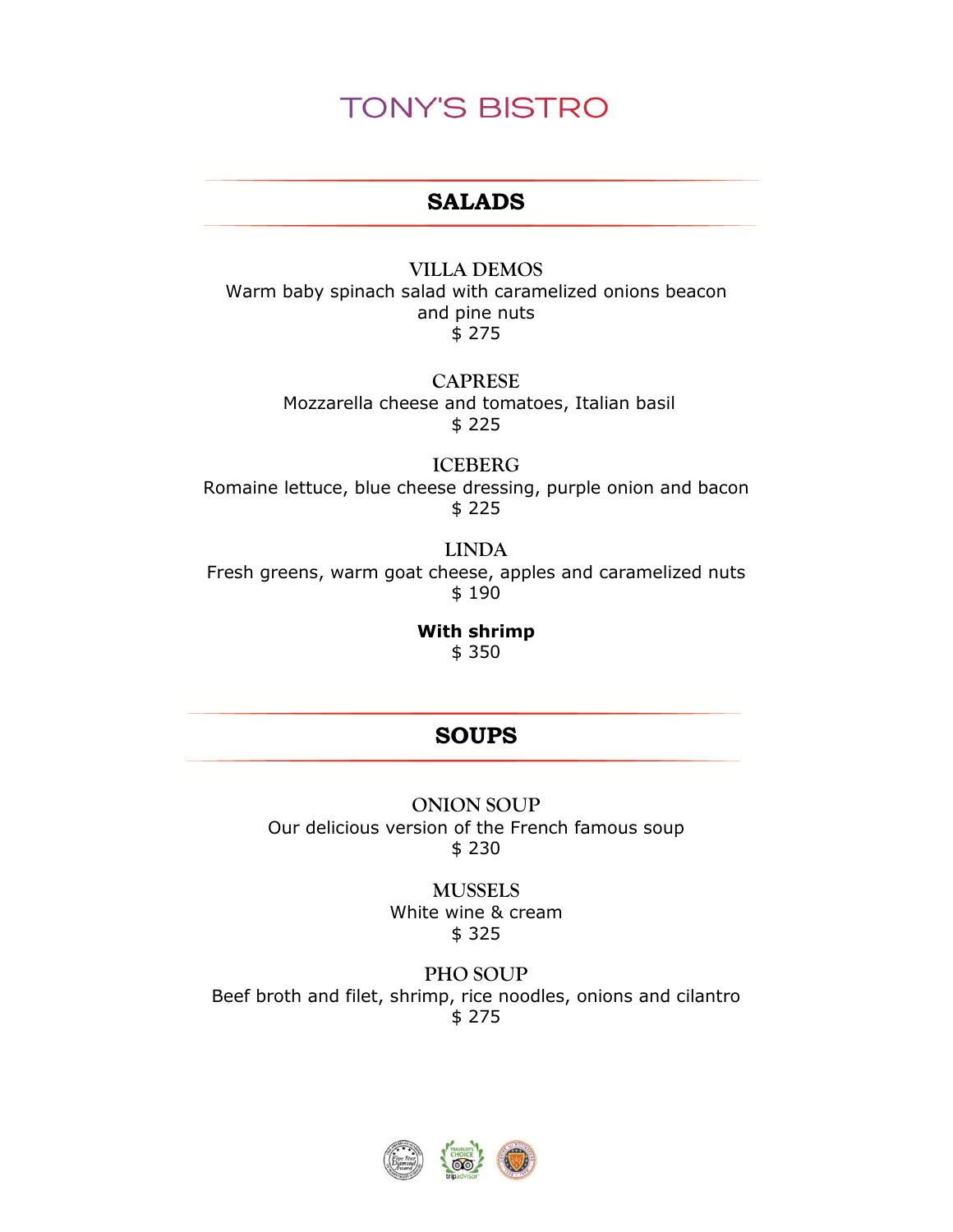## **PASTAS**

### **FETTUCCINE ALFREDO** Classic style \$ 260

## **With shrimp**

\$ 350

**SPAGUETTI BOLOGNESE** Ground beef and pork with tangy sauce \$ 275

### **VEGETARIAN**

### **VEGETARIAN TRILOGY** Sweet potatoes with curry and coconut milk, wok vegetables, cantonese quinoa and cucumber salad with yogurt \$ 275

**THAI VEGETARIAN TACOS** Carrot, cucumber, mango, peppers, lettuce, peanuts and sweet Thai sauce \$ 250

### **VEGETABLE WOK** With quinoa "Couscous" style \$ 275

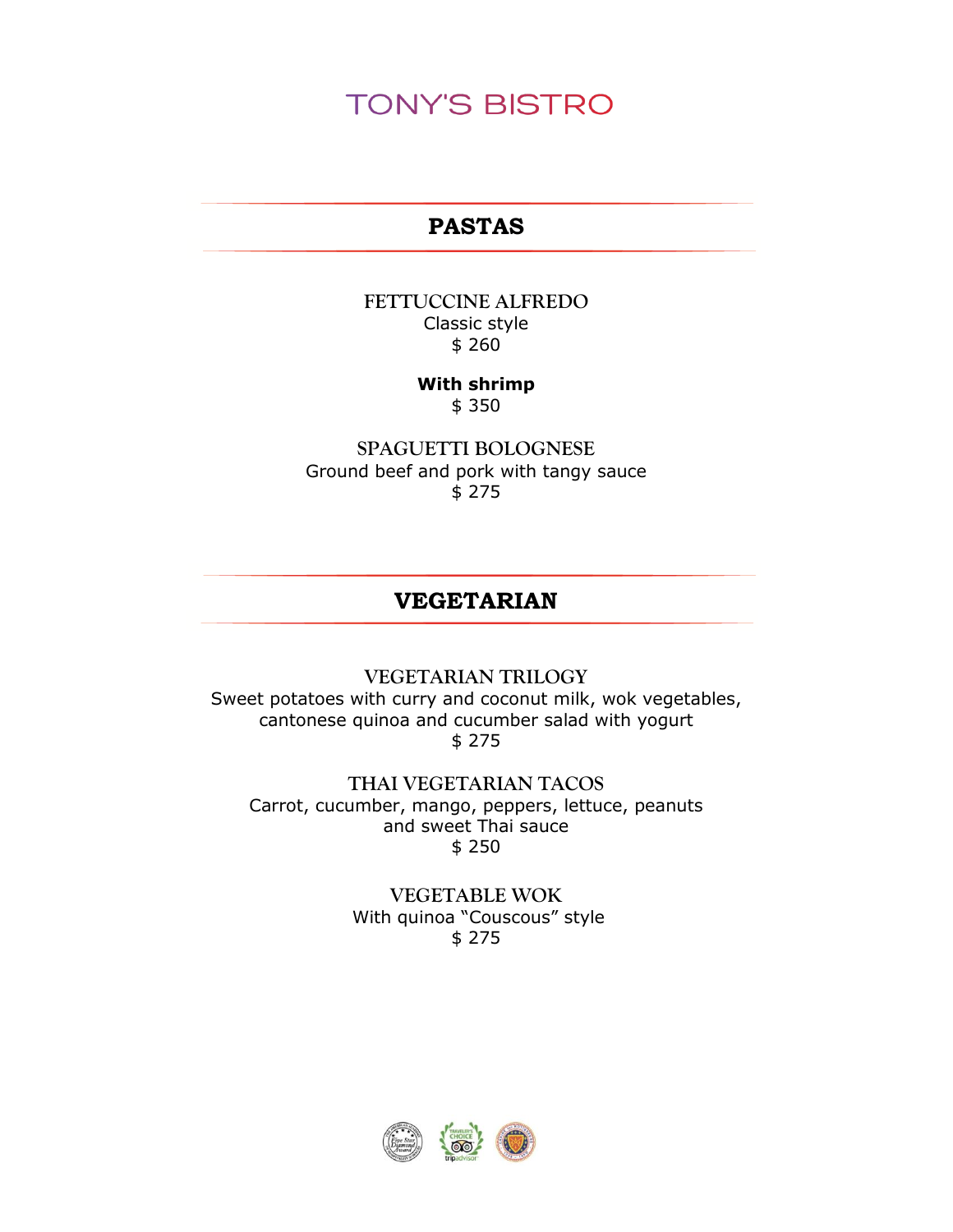### **MAIN COURSES**

**CARAMELIZED SALMON** Citrus sauce, soy, asparagus and wild rice \$ 380

**BABY SEA BASS**  Spicy sweet & sour sauce with vegetables \$ 420

**VOLCANO SHRIMP**  Spicy Thai style rice with tomatoes Thai fried \$ 425

**ORGANIC ROASTED CHICKEN FRENCH STYLE** With grandma's potatoes and mixed salad with French vinaigrette \$ 350

> **CARAMELIZED PORK RIBS** Pork ribs Vietnam style with our delicious coleslaw \$ 350

**DUCK MAGRET** Lychee, raspberry vinaigrette and beet puree \$ 475

**IMPORTED RACK OF LAMB**  Herbes de provence, Anna potatoes and mint jelly \$ 1,500

**SUPREME PAELLA** Pancetta, Spanish chorizo, clams, mussels, shrimp, salmon, calamari and octopus \$ 385

**STERLING SILVER FILET OF BEEF**

Marinated Korean Style, bed of grilled asparagus and tamarind potatoes \$ 850

> Bearnaise sauce, Sarladaise potatoes (180 gr) \$ 850